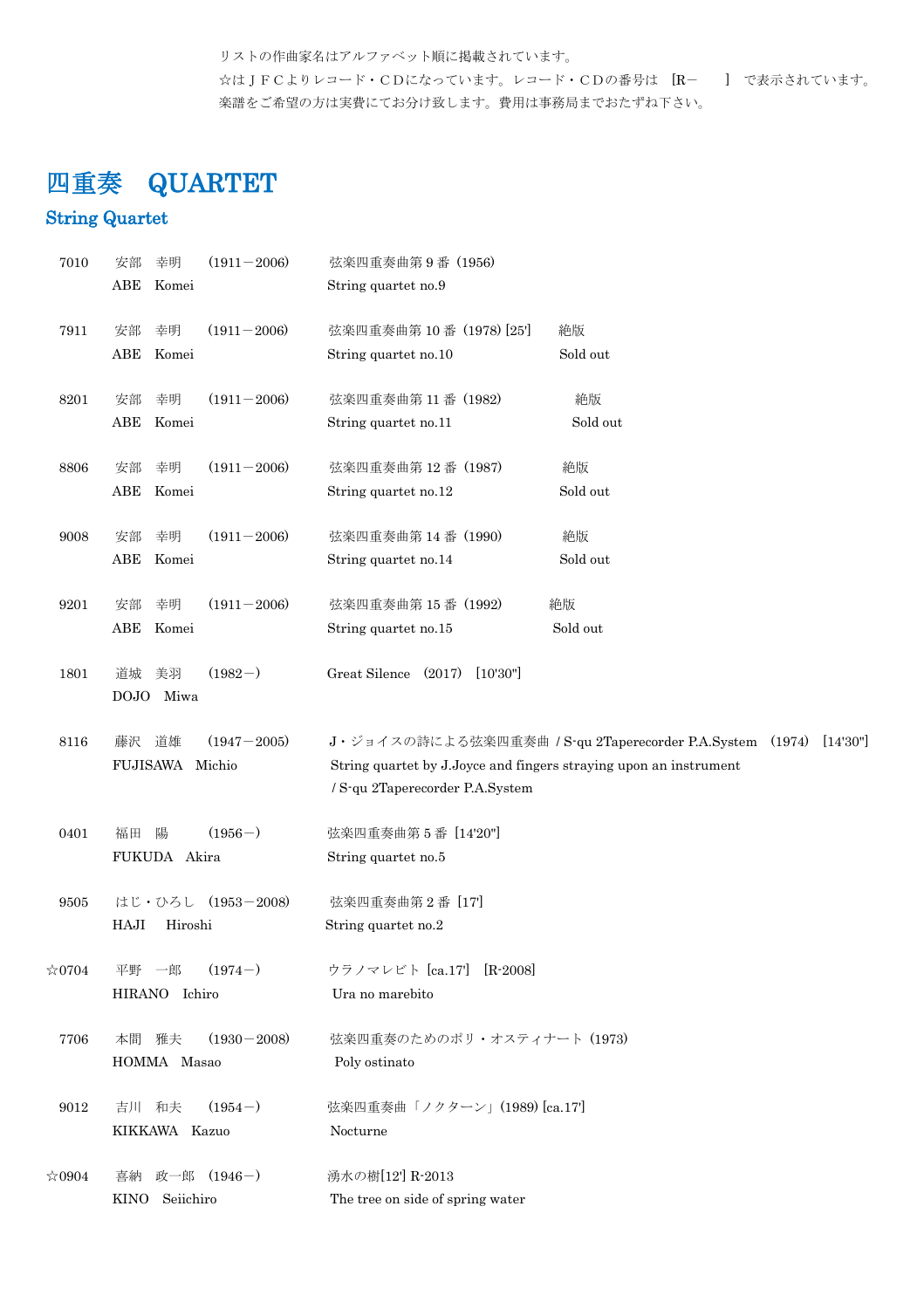| 7309           | 新<br>$(1929 - 2009)$<br>小林               | 弦楽四重奏曲 (1962) [15]                                                                |
|----------------|------------------------------------------|-----------------------------------------------------------------------------------|
|                | KOBAYASHI<br>Arata                       | Quartuor pour 2 violons, alto et violoncelle                                      |
| 1806           | $(1963-)$<br>琢夫<br>河内                    | 風、河そして星々~弦楽四重奏のための~ (2016) [13]                                                   |
|                | KOCHI Takuo                              | Wind, river and stars                                                             |
| $\approx 0709$ | $(1957-)$<br>春恵<br>近藤                    | 弦楽四重奏の為の"Shighira" [13']<br>$[R - 2009]$                                          |
|                | KONDOH Harue                             | Shighira                                                                          |
|                |                                          |                                                                                   |
| $\approx 9010$ | 金光 威和雄 (1933-)                           | "Iwahna aqua d'amapon"-弦楽四重奏のための二章- [R-9101]                                      |
|                | KONKOH Iwao                              | Iwahna aqua d'amapon Two chapters for string quartet                              |
|                |                                          |                                                                                   |
| $\approx 1002$ | $(1963-)$<br>直子<br>倉内                    | 「植物相-波動の変換」-弦楽四重奏のための (2008)<br>$[13'30"]$<br>$[R-2011]$                          |
|                | KURAUCHI<br>Naoko                        | Flora - The transformation of the pulsation                                       |
| 9214           | 芳光<br>$(1933 - 2002)$<br>黒髪              | $(1986)$ [19]<br>弦楽四重奏曲「野菊の歌」<br>絶版                                               |
|                | KUROKAMI<br>Yoshimitsu                   | Sold out<br>Song of nogiku                                                        |
|                |                                          |                                                                                   |
| $\approx 7410$ | 昭三<br>$(1928-)$<br>丸田                    | 弦楽四重奏のためのイントロダクションとパッサカリア (1973) [15]<br>$[R-8701]$                               |
|                | MARUTA Shozo                             | Introduktion und Passacaglia                                                      |
|                |                                          |                                                                                   |
| $\approx$ 1202 | ロクリアン 正岡 (1945-)                         | 弦楽四重奏曲「無伴奏聴人楽器」-全音階の7音による [R-2013]                                                |
|                | MASAOKA Locrian                          | String Quartet: Unaccompanied Listener Instrument · the 7 notes of diatonic scale |
|                |                                          |                                                                                   |
| 8512           | $(1959-)$<br>松尾<br>祐孝<br>MATSUO Masataka | 「飛来 II」 一弦楽四重奏曲第1番- (1985) [17'30"]                                               |
|                |                                          | "Hirai $\mathbb{I}$ " · String quartet no.1 ·                                     |
| 0608           | 水野 修孝<br>$(1934-)$                       | 弦楽4重奏のための「夜の歌」 [13'53"]                                                           |
|                | MIZUNO Shuko                             | Night song                                                                        |
|                |                                          |                                                                                   |
| 9515           | $(1928-)$<br>宗像 和                        | 弦楽四重奏曲 第五 [17'39"]                                                                |
|                | MUNAKATA Kazu                            | String quartet $V^{\circ}$                                                        |
|                |                                          |                                                                                   |
| 9608           | 永井 彰<br>$(1931-)$                        | 弦楽四重奏曲第1番 (1985) [14'51"]                                                         |
|                | NAGAI Akira                              | String quartet no.1                                                               |
| 1406           | $(1972-)$<br>二宮 毅                        | 木々を渡る風 [12]                                                                       |
|                | NINOMIYA Tsuyoshi                        | Breeze wafted over the forest                                                     |
|                |                                          |                                                                                   |
| 8710           | 大村 哲弥<br>$(1951 - 2008)$                 | 弦楽四重奏曲第2番 (1985) [5]                                                              |
|                | OHMURA Tetsuya                           | String quartet no.2                                                               |
|                |                                          |                                                                                   |
| 9522           | $(1938-)$<br>鈴木 英明                       | 素描–弦楽四重奏のための– [10'50"]                                                            |
|                | SUZUKI Hideaki                           | Sketch                                                                            |
| $\approx 0421$ | 鈴木 英明<br>$(1938-)$                       | 次元–弦楽四重奏のための [13'10"] [R-2005]                                                    |
|                | SUZUKI Hideaki                           | Dimension                                                                         |
|                |                                          |                                                                                   |
| 0019           | 鈴木 理恵子                                   | リトグラフ (II)-弦楽四重奏のための [15']                                                        |
|                | SUZUKI Rieko                             | Lithograph $(\mathbb{I})$                                                         |
|                |                                          |                                                                                   |
| $\approx$ 1208 | $(1941-)$<br>聡<br>鈴木                     | 無の時~弦楽四重奏のための [13'27"]<br>$[R - 2013]$                                            |
|                | SUZUKI Satoshi                           | The Time for Nothing                                                              |
|                |                                          |                                                                                   |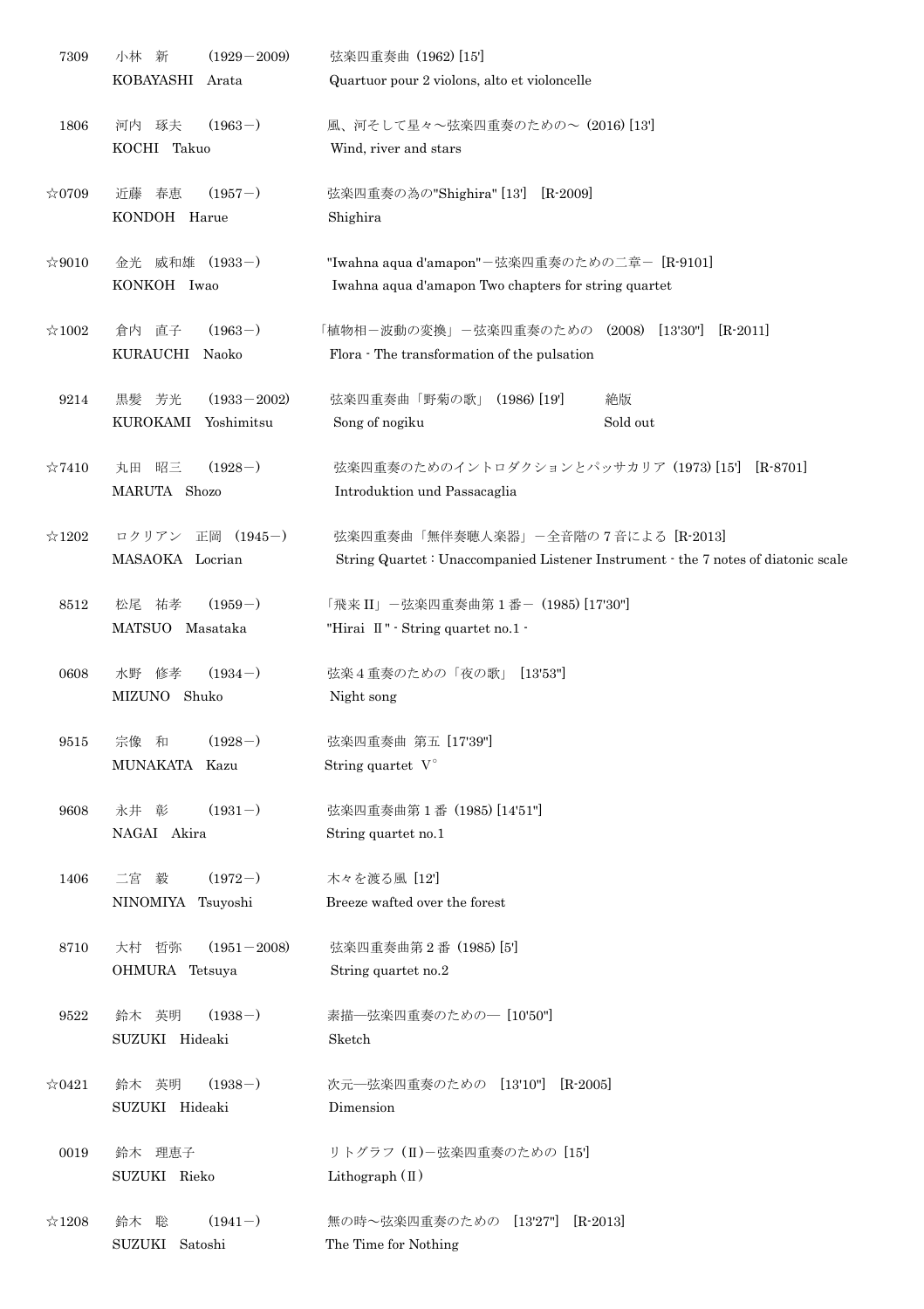| 0514           | $(1934-)$<br>鈴木<br>匡        | 弦楽四重奏曲第4番 [27]                                         |
|----------------|-----------------------------|--------------------------------------------------------|
|                | SUZUKI Tadashi              | String quartet no.4                                    |
| 8803           | $(1953-)$<br>高橋<br>裕        | 弦楽四重奏曲 (1986) [24]                                     |
|                | TAKAHASHI<br>Yutaka         | Quartetto da corda '86                                 |
| 9523           | $(1962-)$<br>武中<br>淳彦       | 弦楽四重奏曲第1番「萬葉」[13]                                      |
|                | TAKENAKA Atsuhiko           | String quartet no.1 "Manyo"                            |
| ☆8808          | $(1935-)$<br>恒弥<br>田辺       | バッハ (BWV768) による五つの変容 弦楽四重奏のための [18'40"]<br>$[R-9001]$ |
|                | TANABE Tsuneya              | Funf Veranderungen uber Bach (BWV 768)                 |
| 0117           | 園生<br>$(1959-)$<br>寺内       | 弦楽四重奏のための詩曲「ナルシス」[9]                                   |
|                | TERAUCHI<br>Sonoh           | "Narcissus" A poem for string quartet                  |
| 9716           | 邦雄<br>$(1915 - 2003)$<br>戸田 | 弦楽のための「序・破・急」 / S-qu or S-qt [ca.8'30"]                |
|                | TODA Kunio                  | Introduzione - Movimento - Rapido / S-qu or S-qt       |
| 0619           | $(1963-)$<br>英介<br>土田       | 弦楽四重奏曲 (1994)<br>[13'30"]                              |
|                | TSUCHIDA<br>Eisuke          | String quartet                                         |
| $\approx 9015$ | $(1941-)$<br>綿村 松輝          | 弦楽四重奏曲第6番(1990) [ca.13']<br>$[R-9101]$                 |
|                | <b>WATAMURA</b><br>Matsuki  | String quartet no.6                                    |
| 1211           | 山本 雅一<br>$(1975-)$          | 紫陽花 [9]                                                |
|                | Masakazu<br>YAMAMOTO        | Hydrangae                                              |

## Piano Quartet

| 9116 | 哲美<br>池田<br>$(1958-)$ | 「クレ・デ・シャン」(1990) [13']                        |
|------|-----------------------|-----------------------------------------------|
|      | IKEDA Tetsumi         | Cle des champs                                |
| 0804 | 香月<br>修<br>$(1948-)$  | 「詩曲Ⅲ」 ヴァイオリン・ヴィオラ・チェロ・ピアノのための(2006) [17'30'"] |
|      | KATSUKI<br>()samu     | Poem $\mathbb{II}$                            |

# Brass Quartet

| 8113 | 神良 聰夫 (1933-) | 金管四重奏曲(1972) / 2Trp 2Trb [ca.13']    |
|------|---------------|--------------------------------------|
|      | KOHRA Toshio  | Quartett fur Blechblaser / 2Trp 2Trb |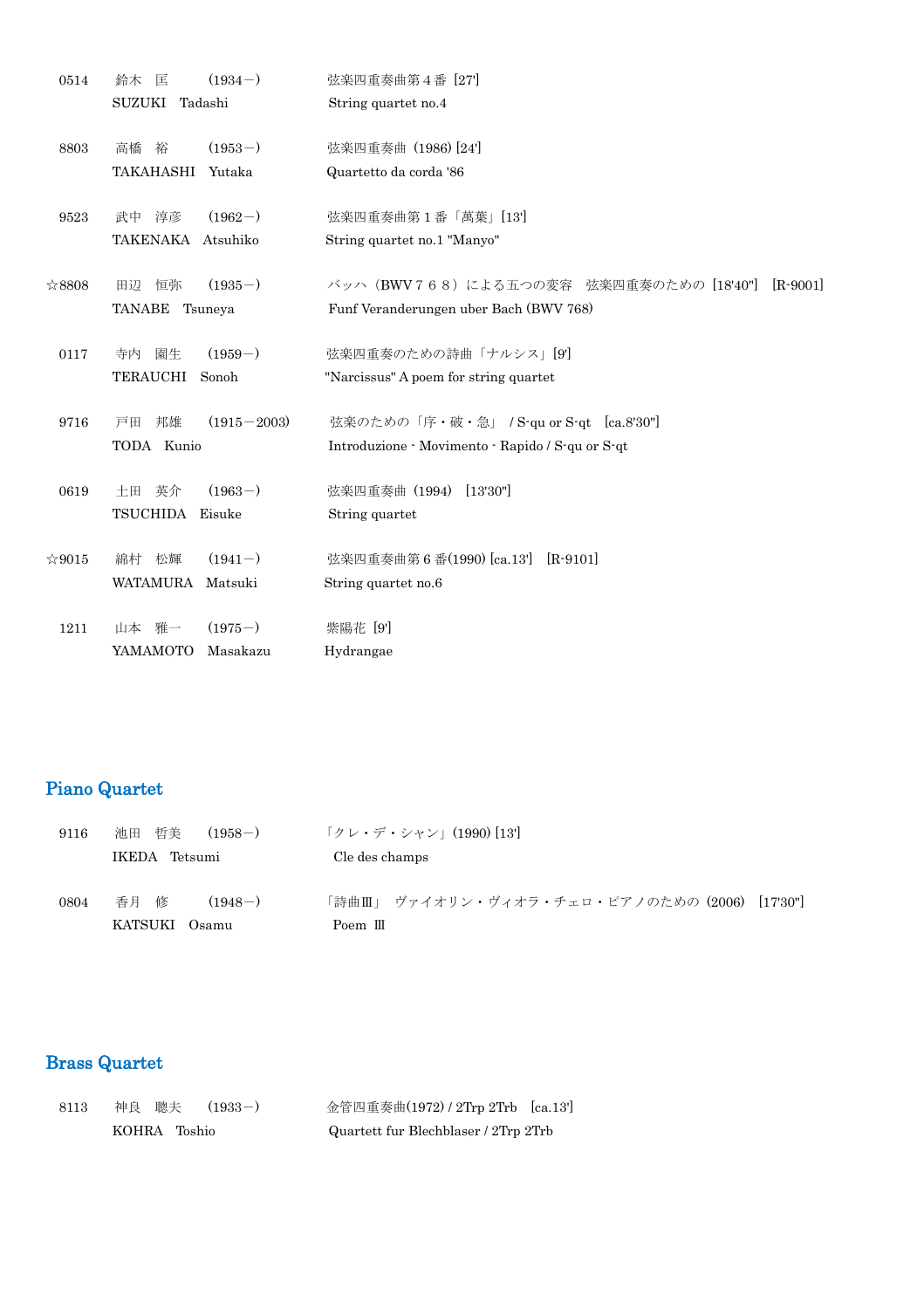### Piano +Flute (Alt-fl) + Violoncello + Percussion

| -9307 | 金光 威和雄 (1933-) | 「竝」-4人の奏者による協奏的独奏- [17]               |
|-------|----------------|---------------------------------------|
|       | KONKOH Iwao    | Hei · Soli concertato for 4 players · |

### 2 Pianos + Soprano + Baritone

| ☆1706   安村 好弘 (1951-) | 《群響》〜修道の一路〜 (2016) [5'30"] [R-2018] |  |
|-----------------------|-------------------------------------|--|
| YASUMURA Yoshihiro    | Gunkyou "Shudou no ichiri"          |  |

### Violin + Violoncello + Marimba + Piano

| 8306 | 村尾 幸映  (1945-) | 8282 弦楽器とマリンバ、ピアノのために (1982) [12'~17']           |  |
|------|----------------|--------------------------------------------------|--|
|      | MURAO Sachie   | 8282 Fur Streichinetrumente, Marimba und Klavier |  |

### Violin + Guitar + Flute + Piano

| 9002 | 南 聡            | $(1955-)$ | 二つの間奏曲 (1989) [ca.17] |
|------|----------------|-----------|-----------------------|
|      | MINAMI Satoshi |           | 2 Intermezzi          |

# Doublebass + Piano + Harp + Percussion

| $\approx 8003$ | 菅野 由弘 (1953-)   | 「ストラトスフェール」                                     |
|----------------|-----------------|-------------------------------------------------|
|                | KANNO Yoshihiro | ーコントラバス、ピアノ、ハープ、打楽器の為の- (1978)[20'11"] [R-8201] |
|                |                 | Stratosphere                                    |

# String + Marimba + Piano + Wadaiko

| 7005 | 杉浦 正嘉  (1921-2011) | 弦・マリンバ・ピアノ・和太鼓によるマヌシャ・マールガ(1970)[15] | 絶版       |
|------|--------------------|--------------------------------------|----------|
|      | SUGIURA Masayoshi  | Manusa marga                         | Sold out |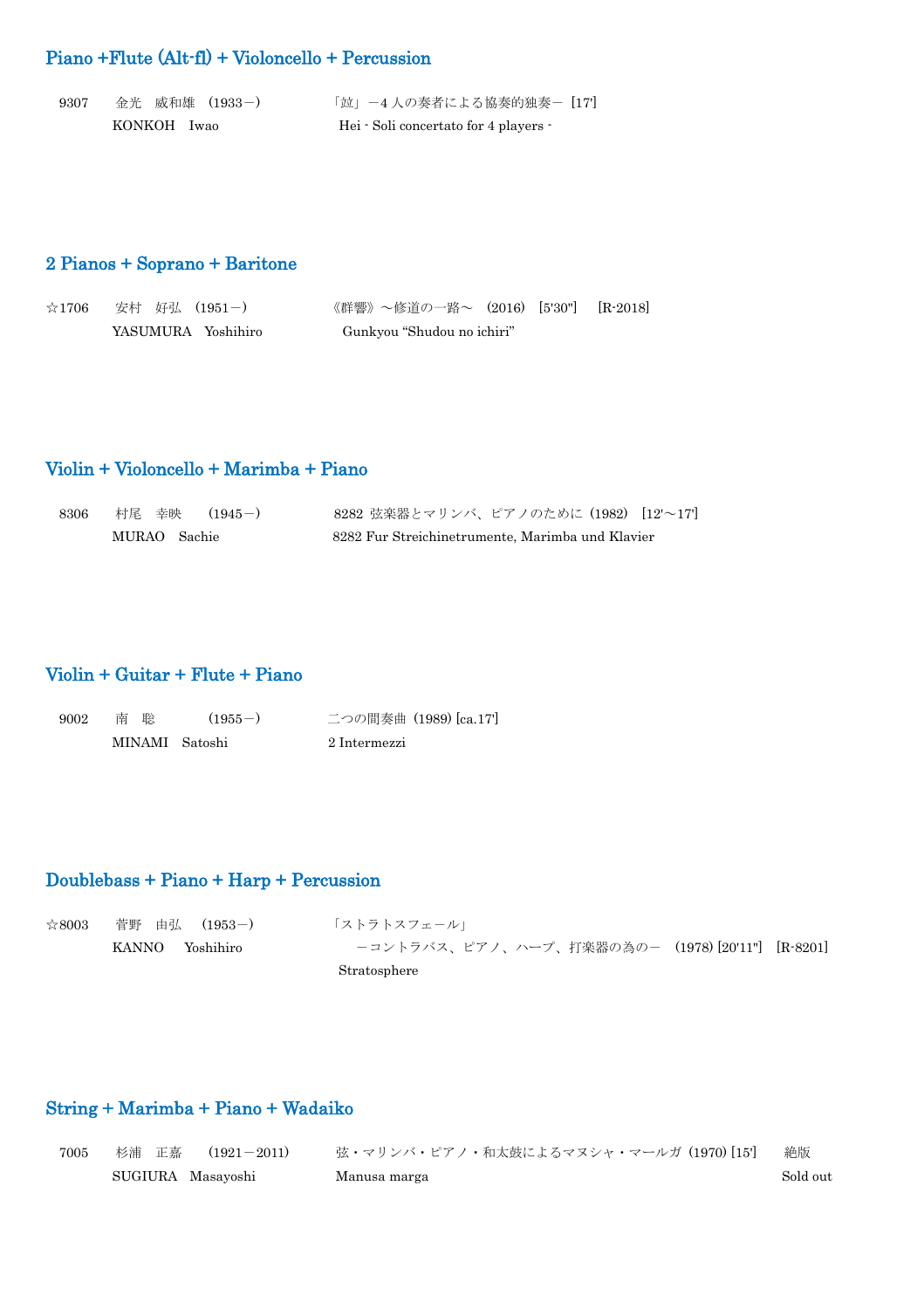#### Flute + Clarinet + Violoncello + Percussion

| 8303 | 村雲 あや子 (1949-) | 「リフレクション」ーフルート、クラリネット、チェロ、打楽器のための-(1982)[15'30"] |
|------|----------------|--------------------------------------------------|
|      | MURAKUMO Ayako | Reflection                                       |

#### 2 Flutes + Guitar + Violoncello

0601 秋 透 (1956-) ウィンター・ソングス 2本のフルート、ギター、チェロのための [ca.16'] AKI Tohru Winter songs

#### Bass flute + Bass clarinet + Violin + Violoncello

0104 稲垣 静一 (1935-2003) 木々の声 バスフルート、バスクラリネット、ヴァイオリン、チェロの為に [13'20"] INAGAKI Seiichi The voice of trees

#### Flute + Trumpet + Marimba + Doublebass

| ☆0307 出田 敬三 (1955-) | コントラスト [9] [R-2004] |  |
|---------------------|---------------------|--|
| IDETA Keizo         | Contrast            |  |

#### Flute + Marimba + 2 Percussionists

| 7506 | 花村 光浩 (1936-)      | フルート、マリンバと2人の打楽器奏者による「群」(1973) |
|------|--------------------|--------------------------------|
|      | HANAMURA Mitsuhiro | Gun                            |

#### Clarinet + Violin +Percussion + Piano with a pair of wooden boards

| 0108 | 松永 通温 (1927-)       | 時の静寂の中で [13'50"]       |
|------|---------------------|------------------------|
|      | MATSUNAGA Michiharu | In the silence of time |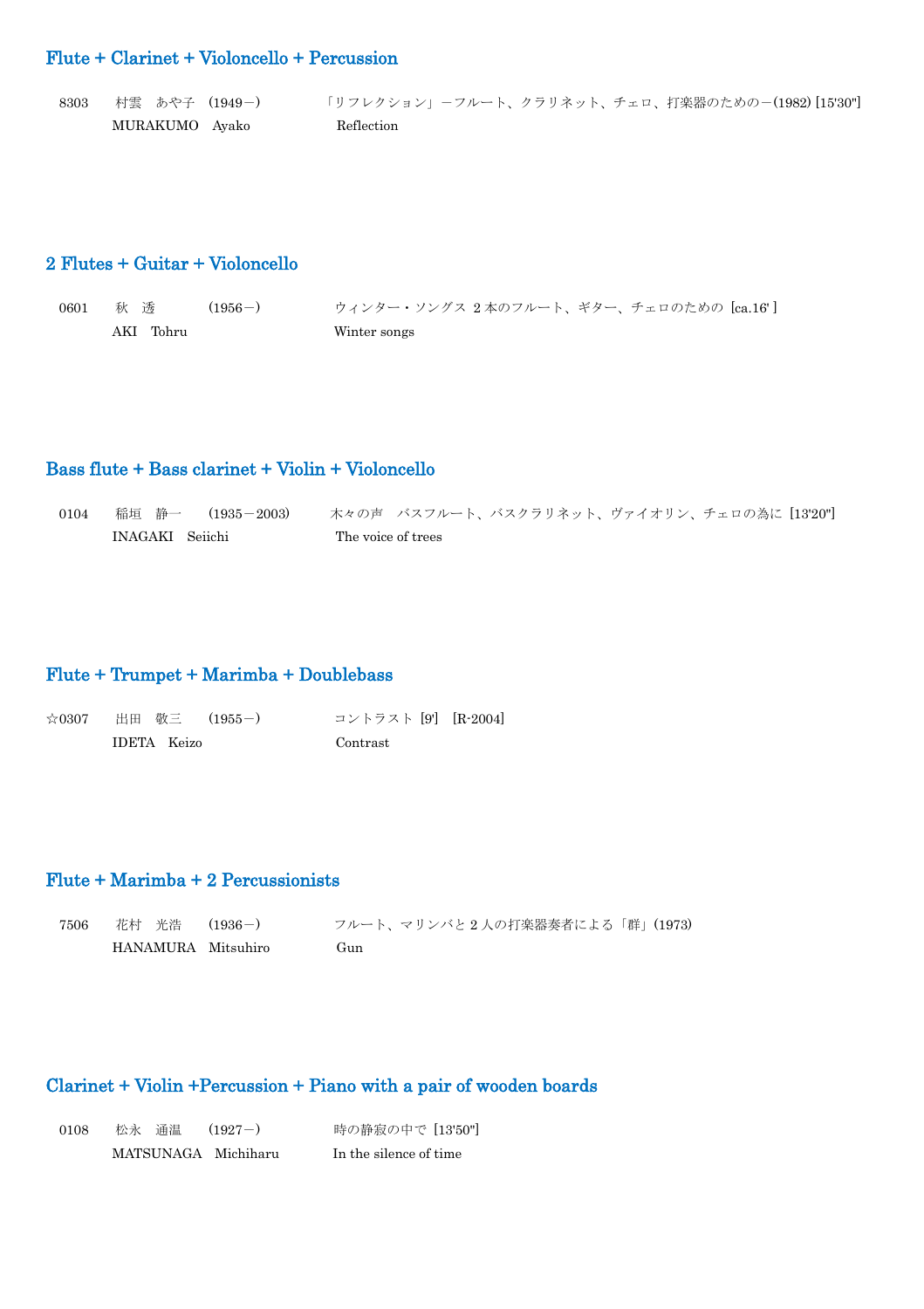## Clarinet + Bassoon + Violin + Piano

| 8511 | 村尾 幸映  (1945-) | 8084 木管楽器と弦楽器、ピアノのための四重奏 (1984)[8'~12']                               |
|------|----------------|-----------------------------------------------------------------------|
|      | MURAO Sachie   | 8084 Quartett fur Holzblasinstrumente, Streichinstrumente und Klavier |

### Oboe + Horn + Violoncello + Piano

| $\approx 9205$ |                | 堀切 幹夫  (1953-) | 3つのロマンツェ [16'] [R-9301] | 絶版       |
|----------------|----------------|----------------|-------------------------|----------|
|                | HORIKIRI Mikio |                | Three Romances          | Sold out |

# Bassoon + 3 Violoncellos

| $0217\,$ | 田頭 優子 (1957-)  | バスーンと三人のチェロのための協奏曲 [10]               |
|----------|----------------|---------------------------------------|
|          | TAGASHIRA Yuko | Concerto for bassoon and violoncellos |

# Trumpet + 2 Marimbas + Mitra

| 8209 | 中村 滋延              | $(1950 - )$ | トランペットとマリンバ群のための室内協奏曲第4番"Rei" (1982) [9'~10'] | 絶版       |
|------|--------------------|-------------|-----------------------------------------------|----------|
|      | NAKAMURA Shigenobu |             | Chamberconcerto no.4 "Rei"                    | Sold out |

### Soprano + Clarinet + Violoncello + Piano

| 7402 | 荻原 利次  (1910-1992) | - ソプラノ、変ロ調クラリネット、チェロとピアノの六つの詩 - 貞松瑩子詩集 - 風紋以後から |  |
|------|--------------------|-------------------------------------------------|--|
|      | OGIHARA Toshitsugu | Six poems of Eiko Sadamatsu                     |  |

### Soprano + Violin + Violoncello + Piano

| 9616 | 安良岡 章夫 (1958-) | ディスカントゥス・ソプラノ、ヴァイオリン、チェロ、ピアノのための (1994) [9'30"] |  |
|------|----------------|-------------------------------------------------|--|
|      | YASURAOKA Akio | Discantus                                       |  |